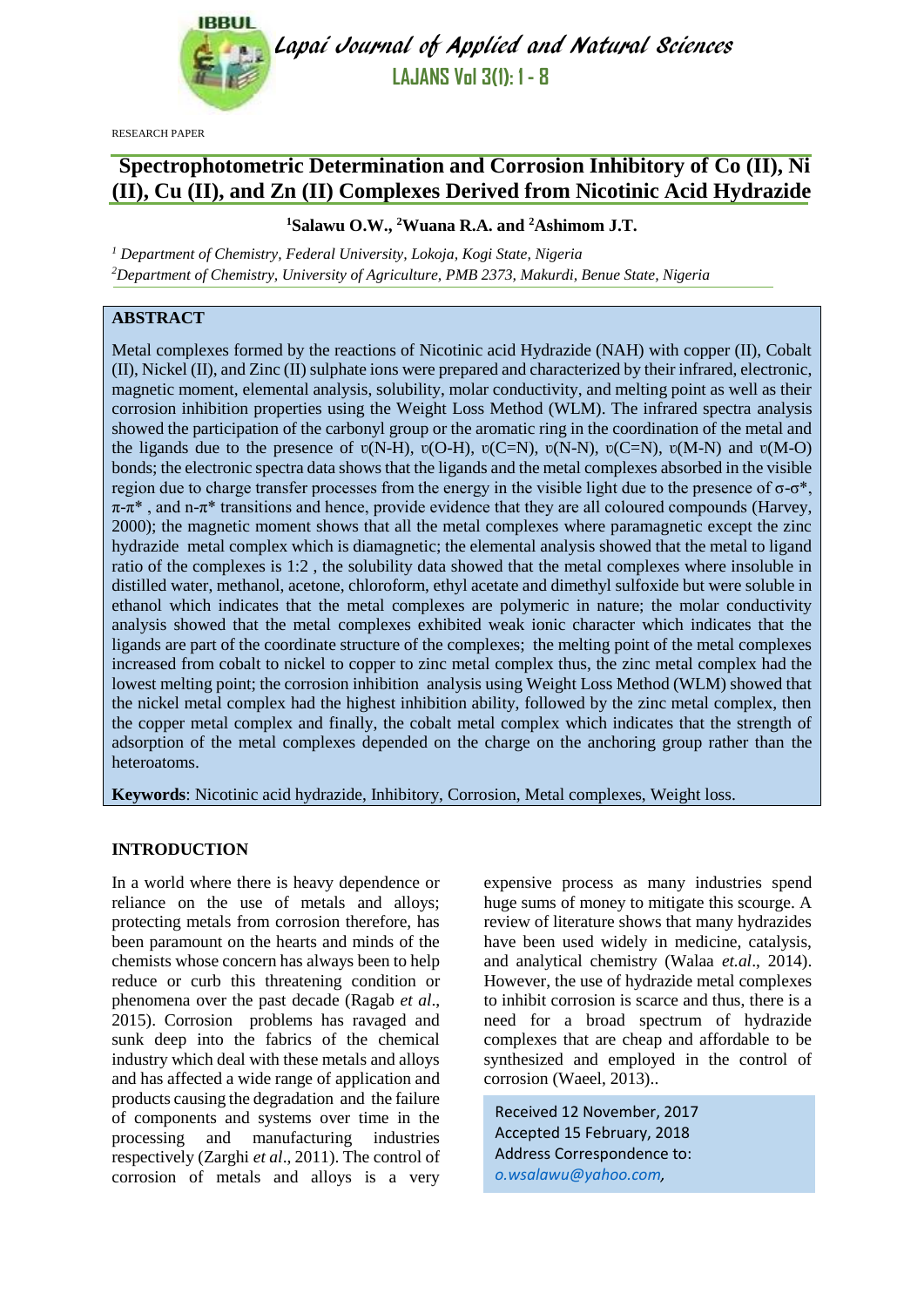This investigation is aimed at preparing the Nicotinic acid hydrazide [NAH] ligands, nicotinic acid hydrazide [NAH] complexes using Co  $(II)$ , Ni  $(II)$ , Cu  $(II)$ , and Zn  $(II)$ sulphates and determining the corrosion inhibitory properties of these complexes so synthesized.

### **METHODOLOGY**

### **Preparation of the Ester and the Nicotinic acid hydrazide (NAH)**

The ester were prepared using a modified Fisher-Speier's Method (Brian *et al*., 1989). 37.0 g (0.300 moles) of nicotinic acid was reacted with 36 ml (0.616 moles) of absolute ethanol saturated with 19 ml (0.539 moles) of concentrated hydrochloric acid in a 250 ml round bottom flask and refluxed for 5 hours at  $80^{\circ}$ C in a water bath. In order to minimise the reagents used and prevent loss of material during refluxing, 37.0 g was used; 5 hours and 80  $^{\circ}$ C was also used as prescribed by the method adopted in order to provide the environmental condition that is suitable for the process. [Weight = 35.0 g and Yield =  $77.2\%$ ]

### **Preparation of Nicotinic Acid Hydrazide [NAH]**

The nicotinic acid hydrazide [NAH] was prepared by the hydrazinolysis of ester with hydrazinemonohydrate (NH<sub>2</sub>NH<sub>2</sub>.H<sub>2</sub>O) (Kumar *et.al*., 2012). 35.0 g (0.232 moles) of ester was reacted with 11 ml (0.354 moles) of hydrazinemonohydrate in a 250 ml round bottom flask and heated for 15 minutes under reflux in a water bath at  $80^{\circ}$ C. After 15 minutes, 19 ml (0.325 moles) of absolute ethanol was added into the solution until a clear solution was observed. The mixtures were left overnight to crystallise. The resulting crystals were recrystallized with a minimum quantity of ethanol. The final crystals obtained were dried over CaCl<sub>2</sub> in a desiccator and weighed. [Weight  $= 22.0$ g and Yield  $= 69.2\%$  l.

### **Preparation of the metal complexes**

 $(0.027 \text{ moles})$  of each of,  $CuSO<sub>4</sub>.6H<sub>2</sub>O$ ,  $NiSO<sub>4</sub>.6H<sub>2</sub>O$ ,  $CoSO<sub>4</sub>.7H<sub>2</sub>O$  and  $ZnSO<sub>4</sub>.7H<sub>2</sub>O$ were dissolved in 5 ml of distilled water then, 3.75g (0.027 moles) of [NAH] were also dissolved in 5ml of absolute ethanol. The metal salt solutions were added with constant stirring to the solution of the [NAH] and heated for about 10 minutes. The mixture was left overnight to crystallise. The resulting crystals were recrystallized with a minimum quantity of ethanol. The final crystals obtained were dried over CaCl<sub>2</sub> in a desiccator and weighed. The weights and yields were as follows: 6.5g and 62.3% for copper complex, 7.0g and 64.9% for nickel complex, 9.3g and 82.3% for cobalt complexes, and 8.5g and 74.2% for zinc complex respectively.

### **Weight Loss Method (WLM) for Corrosion Testing.**

The method as described in the literature (Kavita *et.al*., 2014) was modified and adopted. The mild steel was perforated, cleaned and weighed. Two (250 ml) beakers were used to which 1.0M HCl was added to each beaker and a coupon each and labelled **I** and **II** respectively. The first beaker represented the control system and to the second beaker,  $0.12g$  of the  $([M(NAH)_2SO_4]_n(H_2O))$  was added also and this last process was carried out for all the  $([M(NAH)_2SO_4]_n(H_2O))$  metal complexes. After 72 hours (3 days), the coupons were removed, washed and weighed on a weighing balance in grams up to 0.000.

#### **RESULTS AND DISCUSSION**

#### **The Hydrazide**

The preparation of the ligand can be represented by the equation below:



Ethylnicotinate Hydrazine hydrate Nicotinicacidhydrazide [NAH]

The hydrazide obtained was milky crystals which gave a moderate yield. It is quite stable in air. It could be stored for months without any appreciable change.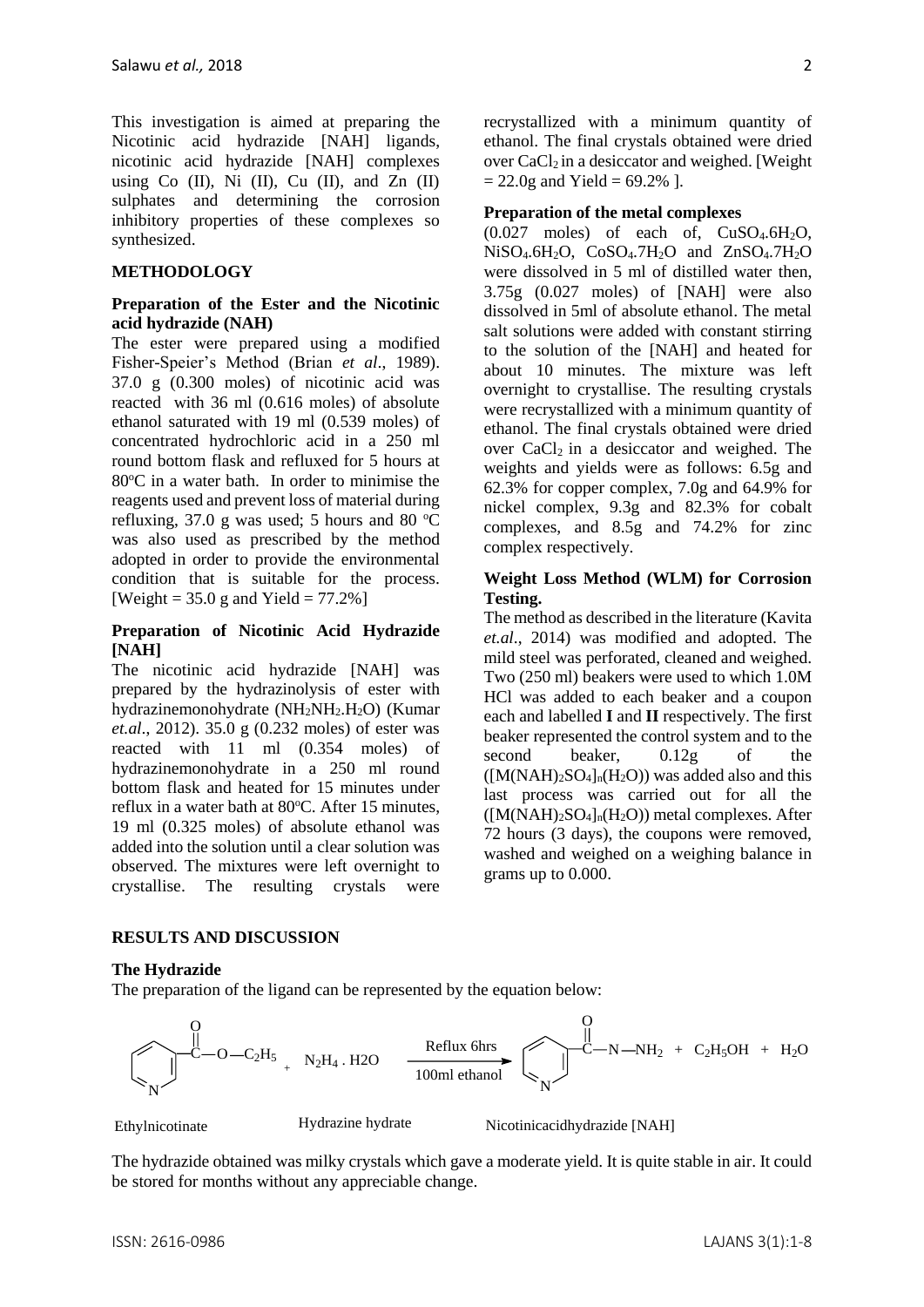#### **The Complexes**

The metal (II) complexes were synthesized using equi-molar quantities of the metal (II) sulphate salts of Co, Ni, Co and Zn respectively as shown below:

 $M<sup>II</sup>SO<sub>4</sub>.nH<sub>2</sub>O + RCONHNH<sub>2</sub>$ where M is Co, Ni, Cu or Zn and  $n = 1, 2, 3, \ldots$ 7

**Melting point of the hydrazide and complexes** The melting point result of the ligand (nicotinic acid hydrazide) and metal(II) complexes are shown in Table 1. The results show high melting points ranging from  $155-205^{\circ}$ C indicative of the high purity of the metal (II) complexes and the nicotinic acid hydrazide (Nwabueze and Salawu, 2012).

 $[M(H_2O)_n(R_1CONHNH_2)_2SO_4]^{\text{II}}$  +  $nH<sub>2</sub>O$ 

### **Conductance data of the hydrazide and complexes**

The Conductance data for the metal (II) hydrazide complexes on Table 1 shows that all the metal complexes are non- electrolytic in nature and thus, exhibit weak ionic character.

**Table 1:** Some Physical Constants, molar conductivity and the Melting point for the Ligand and Metal (II) Complexes.

| Complexes            | Molecular<br>formula     | Molecular<br>weight | Yield<br>(% ) | Colour          | Melting<br>point<br>$({}^{\circ}C)$ | Molar<br>Conductivity<br>(ms/c) |
|----------------------|--------------------------|---------------------|---------------|-----------------|-------------------------------------|---------------------------------|
| [NAH]                | $C_6H_7N_3O$             | 137.14              | 69.20         | Milky           | 155                                 | 0.80                            |
| $[Cu(NAH)2SO4].3H2O$ | $C_{12}H_{20}N_6O_9SCu$  | 487.83              | 62.30         | Light-blue      | 178                                 | 0.14                            |
| $[Ni(NAH)2SO4].3H2O$ | $C_{12}H_{20}N_6O_9SNi$  | 482.99              | 64.90         | Light-<br>green | 220                                 | 0.14                            |
| $[Zn(NAH)2SO4].H2O$  | $C_{12}H_{16}N_6O_7SZn$  | 453.37              | 74.20         | White           | 197                                 | 0.99                            |
| $[Co(NAH)2SO4].3H2O$ | $C_{12}H_{20}N_6O_9SC_0$ | 483.21              | 82.30         | Pink            | 201                                 | 0.08                            |

#### **Solubility of the hydrazide and complexes**

The ligand (nicotinic acid hydrazide) and the metal (II) hydrazide complexes prepared were soluble in ethanol but insoluble in other organic solvents as shown in Table 2.

**Table 2:** Solubility test for the ligand and Metal (II) Complexes.

| <b>Complexes</b>              | <b>Distilled</b><br>water | Ethanol |    | <b>Acetone Methanol</b> | Ethyl<br>acetate | <b>DMSO</b> | <b>Chloroform</b> |
|-------------------------------|---------------------------|---------|----|-------------------------|------------------|-------------|-------------------|
| [NAH]                         | NS                        | S       | NS | <b>NS</b>               | NS               | NS          | <b>NS</b>         |
| $\text{[Cu(NAH)2SO4].3H2O$ NS |                           | S       | NS | <b>NS</b>               | <b>NS</b>        | NS          | <b>NS</b>         |
| $[Ni(NAH)2SO4].3H2O$          | <b>NS</b>                 | S       | NS | <b>NS</b>               | NS               | NS          | <b>NS</b>         |
| $[Zn(NAH)2SO4].H2O$           | NS.                       | S       | NS | <b>NS</b>               | NS               | NS          | <b>NS</b>         |
| $[Co(NAH)2SO4].3H2O$ NS       |                           | S       | NS | NS                      | NS               | NS          | <b>NS</b>         |

**Note:** *S = Soluble, NS = Not Soluble*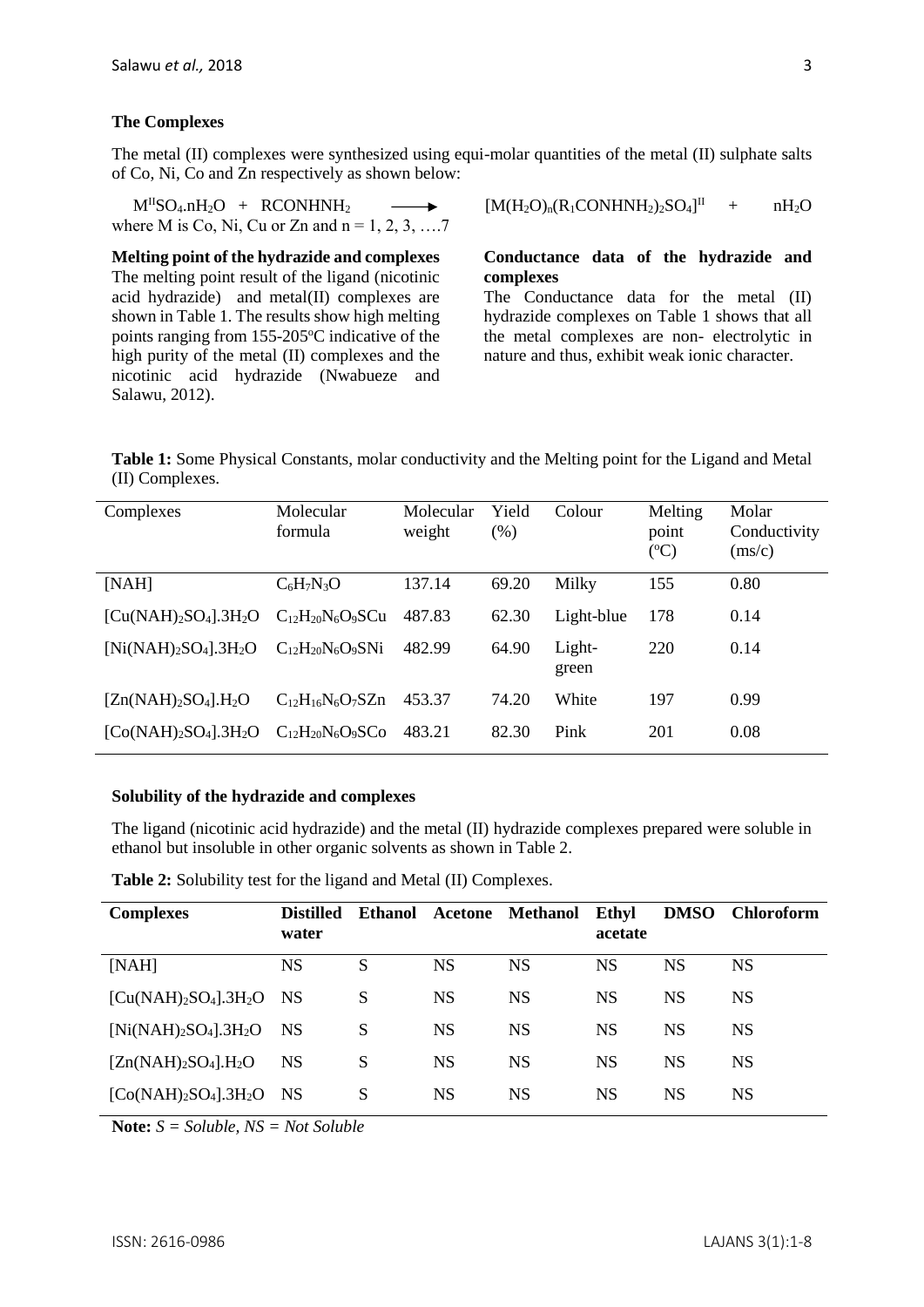#### **Elemental analysis of the complexes**

The elemental analysis data in Table 3 is given in (mg/l). The concentration over the absorption from Table 7 on atomic absorption spectroscopic data gives the percentage composition. The result shows that the metal to ligand ratio of the complexes is 1:2.

| <b>Complexes</b>                   | $\%M$          | $\%H_2O$       | $\%SO_4^2$     |
|------------------------------------|----------------|----------------|----------------|
|                                    | Calculated     | Calculated     | Calculated     |
|                                    | (experimental) | (experimental) | (experimental) |
| [NAH]                              |                |                |                |
| $[Cu(NAH)2SO4].3H2O$               | 12.95          | 10.97          | 19.58          |
|                                    | (13.01)        | (11.08)        | (19.69)        |
| $[Ni(NAH)2SO4].3H2O$               | 12.21          | 10.89          | 19.90          |
|                                    | (12.16)        | (11.18)        | (21.22)        |
| $[Zn(NAH)2SO4].H2O$                | 14.38          | 4.07           | 21.22          |
|                                    | (14.42)        | (3.97)         | (21.17)        |
| $[Co(NAH)2SO4]$ .3H <sub>2</sub> O | 12.15          | 11.25          | 19.90          |
|                                    | (12.20)        | (11.18)        | (19.87)        |

**Table 3**: The Elemental Data for the Ligand/Metal (II) Complexes.

### **Infrared Spectra**

The relevant IR spectra assignment is shown on Table 4. The relevant IR spectra for the ligand and metal (II) complexes are explained as shown below.

|  |  | <b>Table 4:</b> Relevant Infrared spectra data for the ligand and complexes in KBr/NaCl Pellet in $cm^{-1}$ . |
|--|--|---------------------------------------------------------------------------------------------------------------|
|--|--|---------------------------------------------------------------------------------------------------------------|

| <b>Compounds</b>                                        | N-H  | $C=0$     | $C=N$ | $N-N$ | $M-N$                    | $M-O$                    | SO <sub>4</sub> <sup>2</sup> | H <sub>2</sub> O |
|---------------------------------------------------------|------|-----------|-------|-------|--------------------------|--------------------------|------------------------------|------------------|
| [NAH]                                                   | 3669 | 1733      | 1396  | 1242  | $\overline{\phantom{a}}$ | $\overline{\phantom{a}}$ |                              |                  |
| $\text{[Cu(NAH)$}_2\text{SO}_4$ .3H <sub>2</sub> O 3231 |      | 1610 1517 |       | 1302  | 616                      | 466                      | 1063                         | 3996             |
| $[Ni(NAH)2SO4].3H2O$                                    | 3277 | 1607      | 1510  | 1387  | 612                      | 402                      | 1072                         | 3753             |
| $[Zn(NAH)2SO4].H2O$                                     | 3265 | 1617      | 1511  | 1319  | 607                      | 387                      | 1070                         | 3875             |
| $[Co(NAH)2SO4].3H2O$                                    | 3282 | 1617      | 1507  | 1387  | 608                      | 393                      | 1079                         | 3736             |

### **Electronic Spectra**

The electronic spectra and the magnetic data are represented in Table 5. The electronic spectrum for the zinc hydrazide complex  $([Zn(NAH)_2SO_4].H_2O)$  showed a band at 361.00 nm (27700 cm<sup>-1</sup>) assigned to <sup>1</sup>A<sub>1</sub> ( $\pi$ - $\pi$ <sup>\*</sup> due to the presence of  $C=C, C=O$ , or  $C=N$ groups) transition (Geoffrey, 1980, Salawu and Abdulsalam, 2011) and suggestive of a tetrahedral geometry. The cobalt hydrazide complex  $( [Co(NAH)_2SO_4].3H_2O)$  showed a band at 786 nm (12720 cm<sup>-1</sup>) assigned to  ${}^{4}T_{1g}$  -<sup>2</sup>T<sub>2g</sub> (n-π<sup>\*</sup> due to water molecules) transition and suggests an octahedral geometry (Vidya and

Mini, 2014). The copper hydrazide complex  $([Cu(NAH)_2SO_4].3H_2O)$  showed a band at 419.00 nm (23900 cm<sup>-1</sup>) and assigned to <sup>2</sup>E<sub>g</sub>-<sup>2</sup>T<sub>2g</sub> (π-π<sup>\*</sup> due to the presence of C=C, C=O, or  $C=N$  groups) transition which is suggestive of a distorted octahedral geometry due to Jahn-teller effect (Rathakrishnan *et.al*., 2014). The nickel hydrazide complex  $(Ni(NAH)_2SO_4].3H_2O)$ showed a band at  $783.50 \text{ nm}$  (12800 cm<sup>-1</sup>) due to  ${}^{3}A_{2g}$  -  ${}^{3}T_{1g}$  (n-  $\pi^{*}$  due to the presence of water molecules) transition and is suggestive of an octahedral geometry (Ushma and Sunil, 2014).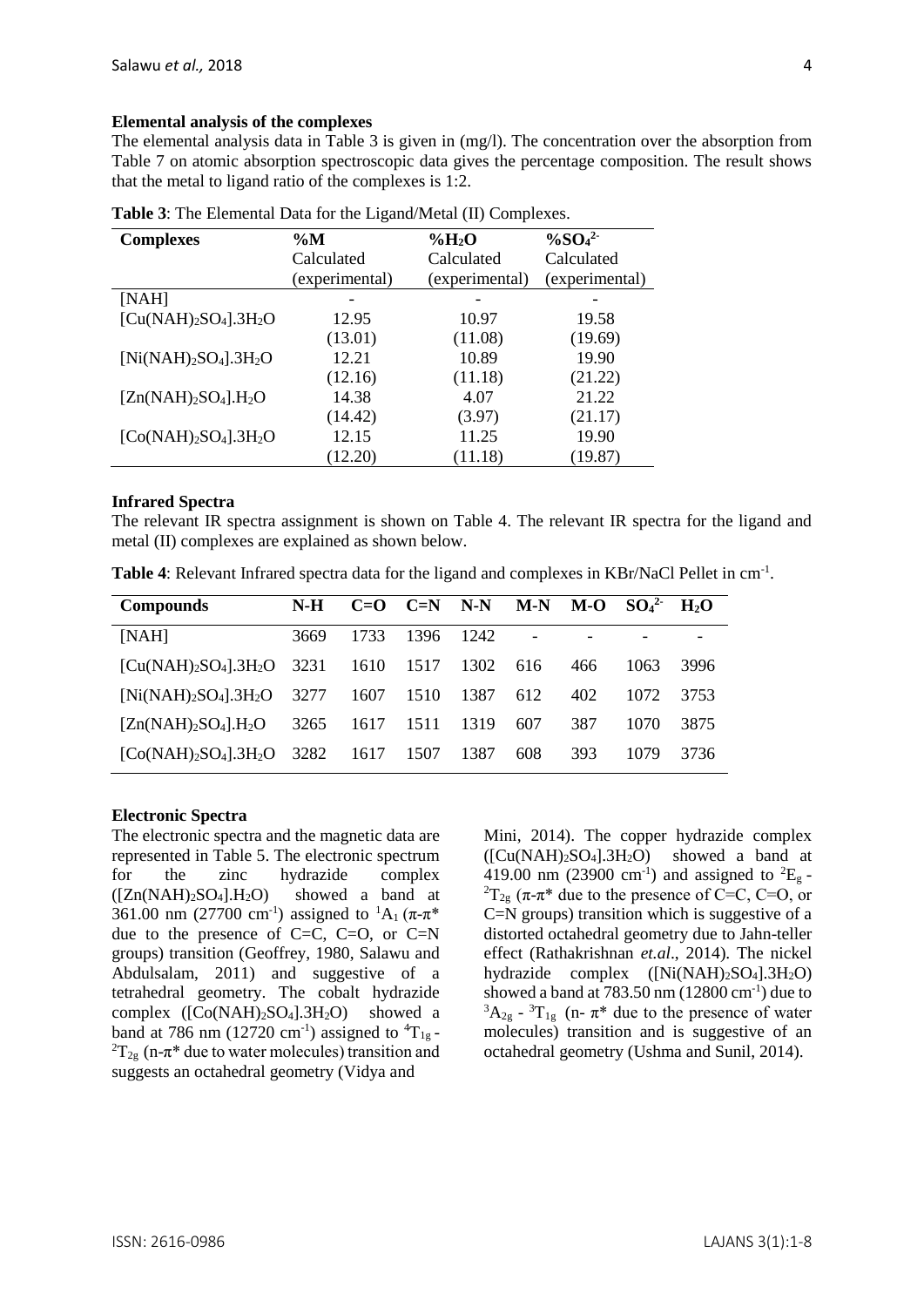| <b>Table 5:</b> Electronic Spectra and Magnetic susceptibility for the Ligand/Metal (II) Complexes. |  |
|-----------------------------------------------------------------------------------------------------|--|
|-----------------------------------------------------------------------------------------------------|--|

| <b>Metal complexes</b>                        | $\lambda_{\max}$ (nm) | <b>Assignment</b>               | <b>Colour</b> | <b>Geometry</b> |
|-----------------------------------------------|-----------------------|---------------------------------|---------------|-----------------|
| <b>NAH</b>                                    | 366.5                 | Charge transfer                 | Milky         |                 |
| $[Co(NAH)2SO4].3H2O$                          | 786                   | ${}^{4}T_{1g}$ - ${}^{2}T_{2g}$ | Light blue    | Octahedral      |
| $[Zn(NAH)2SO4].H2O$                           | 361                   | $\mathrm{A}_1$                  | Light green   | Tetrahedral     |
| $\left[Cu(NAH)2SO4\right]$ .3H <sub>2</sub> O | 419                   | ${}^{2}E_{g}$ - ${}^{2}T_{2g}$  | White         | Octahedral      |
| $[Ni(NAH)2SO4].3H2O$                          | 783.5                 | ${}^3A_{2g}$ - ${}^3T_{1g}$     | Pink          | Octahedral      |

### **Corrosion Inhibitory of the Metal (II) complexes**

The corrosion inhibitions of the metal (II) hydrazide complexes in Table 6 shows that the cobalt hydrazide complex showed higher inhibition abilities probably because of the presence of more vacant, low-energy electron orbitals for electron transfer or sharing with the metal (Papavinasam, 2000).

**Table 6**: % Inhibition Efficiency of the Hydrazide Metal (II) Complexes.

| <b>Compounds</b>             | <b>Initial</b><br>weight<br>(g) | Final<br>weight<br>(g) | Loss in<br>weight<br>$\left( \mathbf{g}\right)$ | <b>Corrosion</b><br>rate | $\frac{0}{0}$<br>inhibition<br>efficiency |
|------------------------------|---------------------------------|------------------------|-------------------------------------------------|--------------------------|-------------------------------------------|
| Control (blank)              | 2.967                           | 2.748                  | 0.219                                           | 0.00051                  |                                           |
| $HCl + [Cu(NAH)2SO4].3H2O$   | 2.910                           | 2.811                  | 0.099                                           | 0.00023                  | 54.8 %                                    |
| $HCl + [Ni(NAH)2SO4].3H2O$   | 2.896                           | 2.835                  | 0.061                                           | 0.00014                  | 72.2 %                                    |
| $HCl + [Zn(NAH)_2SO_4].H_2O$ | 2.998                           | 2.935                  | 0.063                                           | 0.00015                  | 71.2 %                                    |
| $HCl + [Co(NAH)2SO4].3H2O$   | 2.989                           | 2.853                  | 0.136                                           | 0.00032                  | 37.9 %                                    |

### **Magnetic susceptibility of the metal (II) complexes**

The Molar Magnetic susceptibility data is given in Table 7 and the magnetic moment was calculated using the relationship:  $\mu$ /  $\mu$ <sub>B</sub> = 797.5  $\sqrt{X_{\text{mol}}}\cdot T$ 

Where  $\mu$  = Magnetic moment,  $\mu_B$  = Bohr Magneton,  $X_{mol} =$  Molar Magnetic susceptibility and is given as the Magnetic susceptibility  $(X<sub>gram</sub>) \times Relative Molecular Mass, and T =$ temperature.

The magnetic moment  $(\mu_{\text{eff}})$  for the complexes is given in Table 7 and the value for the  $Co^{2+}$ hydrazide complex is 4.95 B.M observed for Octahedral  $Co<sup>2+</sup>$  complexes (Geoffrey, 1980), and for the  $Ni<sup>2+</sup>$  hydrazide complex is 3.11 B.M for octahedral Ni2+ complexes (Walaa *et.al*., 2014). The ( $\mu_{eff}$ ) for the Cu<sup>2+</sup> hydrazide complex is 1.93 B.M observed for an octahedral  $Cu^{2+}$ complex (Salawu *et.al.*, 2011). The  $Zn^{2+}$ hydrazide complex has the  $(\mu_{\text{eff}})$  of 0.41 B.M observed for a tetrahedral  $Zn^{2+}$  complex.

#### **Corrosion Inhibitory of the Metal (II) complexes**

The corrosion inhibitions of the metal (II) hydrazide complexes in Table 6 shows that the cobalt hydrazide complex showed higher inhibition abilities probably because of the presence of more vacant, low-energy electron orbitals for electron transfer or sharing with the metal (Papavinasam, 2000).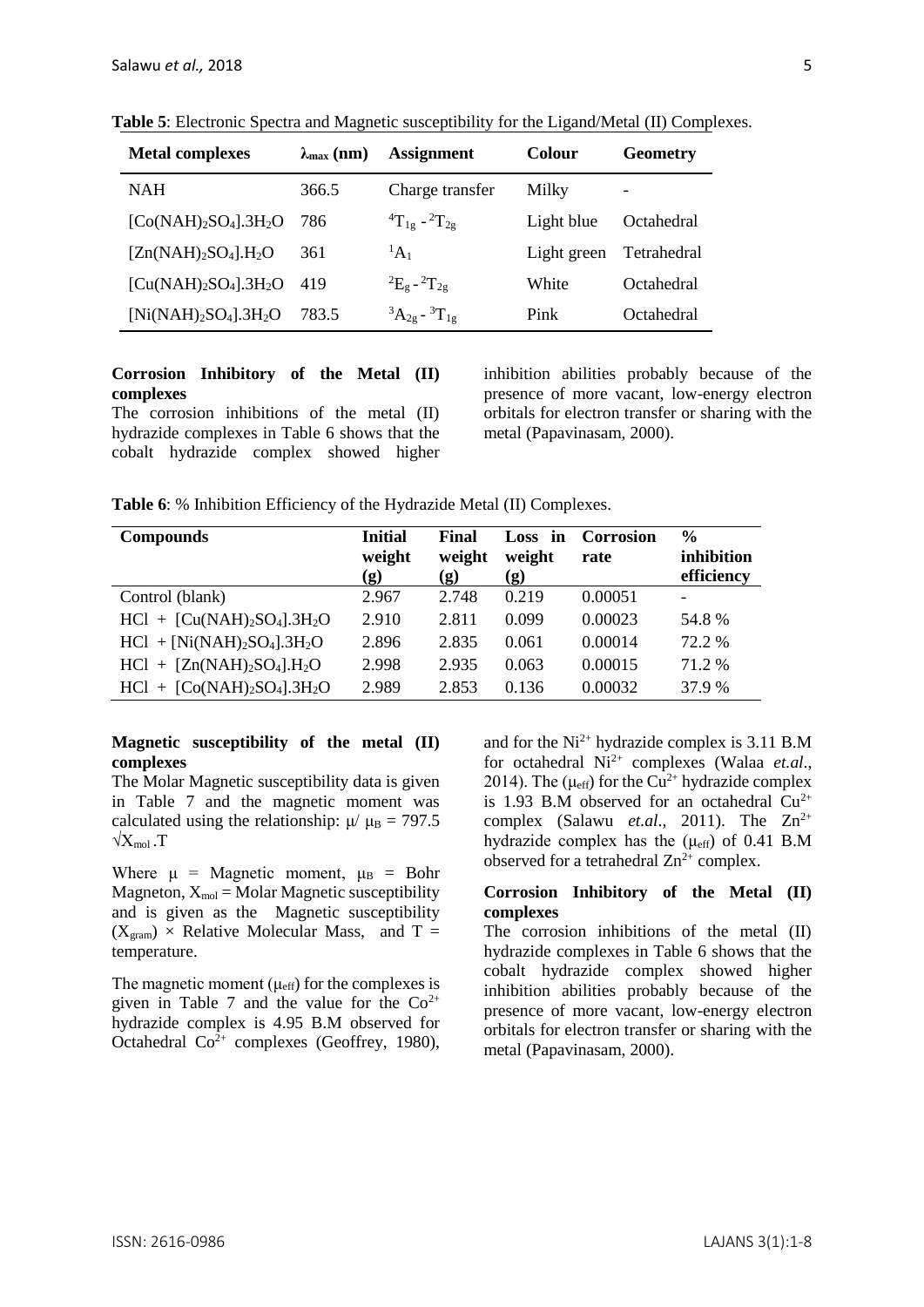| <b>Compounds</b>                            | <b>Initial</b><br>weight<br>(g) | Final<br>weight<br>(g) | Loss in<br>weight<br>$\left( \mathbf{g}\right)$ | <b>Corrosion</b><br>rate | $\frac{0}{0}$<br>inhibition<br>efficiency |
|---------------------------------------------|---------------------------------|------------------------|-------------------------------------------------|--------------------------|-------------------------------------------|
| Control (blank)                             | 2.967                           | 2.748                  | 0.219                                           | 0.00051                  |                                           |
| + $[Cu(NAH)_2SO_4].3H_2O$<br>HCl            | 2.910                           | 2.811                  | 0.099                                           | 0.00023                  | 54.8%                                     |
| $[Ni(NAH)2SO4].3H2O$<br>$HCl +$             | 2.896                           | 2.835                  | 0.061                                           | 0.00014                  | 72.2 %                                    |
| + $[Zn(NAH)_2SO_4].H_2O$<br>HC <sub>1</sub> | 2.998                           | 2.935                  | 0.063                                           | 0.00015                  | 71.2 %                                    |
| + $[Co(NAH)_2SO_4].3H_2O$<br>HCl            | 2.989                           | 2.853                  | 0.136                                           | 0.00032                  | 37.9 %                                    |

**Table 6**: % Inhibition Efficiency of the Hydrazide Metal (II) Complexes.

### **Magnetic susceptibility of the metal (II) complexes**

The Molar Magnetic susceptibility data is given in Table 7 and the magnetic moment was calculated using the relationship:  $\mu / \mu_B = 797.5$  $\sqrt{X_{\text{mol}}}\cdot T$ 

Where  $\mu$  = Magnetic moment,  $\mu_B$  = Bohr Magneton,  $X_{mol} =$  Molar Magnetic susceptibility and is given as the Magnetic susceptibility  $(X<sub>gram</sub>) \times Relative Molecular Mass, and T =$ temperature.

The magnetic moment  $(\mu_{\text{eff}})$  for the complexes is given in Table 7 and the value for the  $Co^{2+}$ hydrazide complex is 4.95 B.M observed for Octahedral  $Co<sup>2+</sup>$  complexes (Geoffrey, 1980), and for the  $Ni^{2+}$  hydrazide complex is 3.11 B.M for octahedral Ni2+ complexes (Walaa *et.al*., 2014). The ( $\mu_{\text{eff}}$ ) for the Cu<sup>2+</sup> hydrazide complex is 1.93 B.M observed for an octahedral  $Cu^{2+}$ complex (Salawu *et.al.*, 2011). The  $Zn^{2+}$ hydrazide complex has the  $(\mu_{\text{eff}})$  of 0.41 B.M observed for a tetrahedral  $Zn^{2+}$  complex.

**Table 7.** The Atomic Absorption Spectroscopic Data for the Metal, Sulphate and Water constitutes in the complexes as well as the Molar magnetic susceptibility Data (Mag. Suscep.)

| <b>Samples</b>              | M      |        | SO <sub>4</sub> <sup>2</sup> |        | $H_2O$ |        | <b>Mag. Suceptibility</b> |
|-----------------------------|--------|--------|------------------------------|--------|--------|--------|---------------------------|
|                             | Conc.  | Abs.   | Conc.                        | Abs.   | Conc.  | Abs.   | $(X_{mol})$               |
| $\text{[Cu(NAH)2SO4].3H2O}$ | 0.0065 | 0.0500 | 0.0050                       | 0.0260 | 0.0021 | 0.0191 | $1.965 \times 10^{-8}$    |
| $[Ni(NAH)2SO4].3H2O$        | 0.0049 | 0.0400 | 0.0055                       | 0.0280 | 0.0020 | 0.0184 | $5.103 \times 10^{-8}$    |
| $[Zn(NAH)2SO4].H2O$         | 0.0056 | 0.0450 | 0.0018                       | 0.0085 | 0.0023 | 0.0565 | $8.869 \times 10^{-10}$   |
| $[Co(NAH)2SO4].3H2O$        | 0.0059 | 0.0490 | 0.0112                       | 0.0560 | 0.0017 | 0.0151 | $1.293 \times 10^{-7}$    |



Figure 1.0: Percentage Inhibition Efficiency for the Hydrazide Metal (II) Complexes.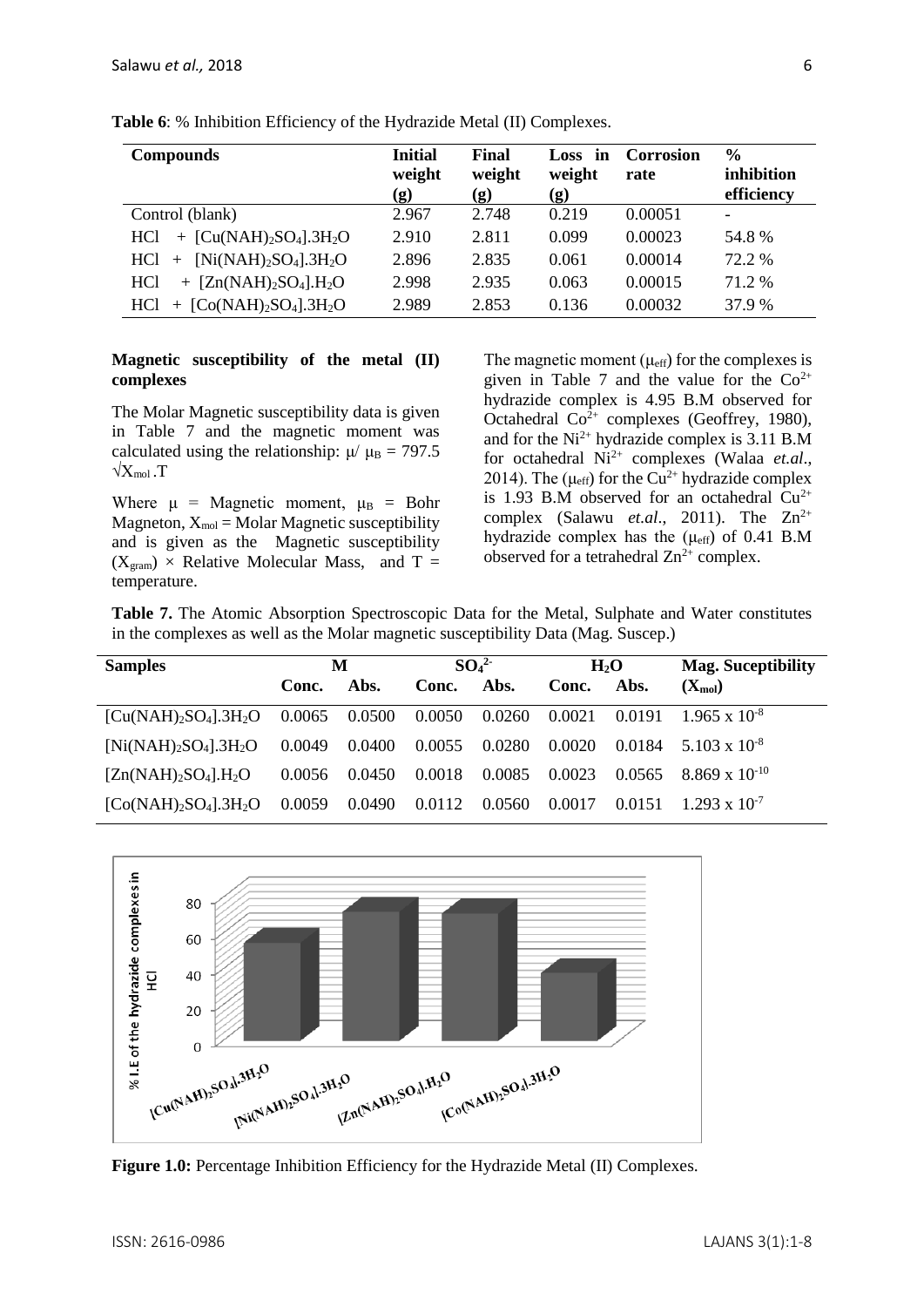Figure 1.0 indicate that the nickel metal complex  $([Ni(NAH)_2SO_4].H_2O)$  and the zinc  $([I])$ hydrazide metal complex  $(IZn(NAH)<sub>2</sub>SO<sub>4</sub>].H<sub>2</sub>OI)$  has the highest inhibition efficiencies of 72.2% and 71.2% respectively, followed by the copper (II) hydrazide metal complex  $(ICu(NAH)_{2}SO_{4}I.H_{2}O I)$  with the inhibition efficiency of 54.8%. However, the cobalt (II) hydrazide metal complex

 $([Co(NAH)<sub>2</sub>SO<sub>4</sub>].H<sub>2</sub>O])$  has the least inhibition efficiency of 37.9%. The inhibition efficiency of the metal (II) hydrazide complexes increased as the electron density on the heteroatoms increased however, that the strength of adsorption depended on the charge on the anchoring group rather than the heteroatoms.

#### **Conclusion**

From the results of this study, the following conclusions can be drawn:

- i. Nickel complex proved to be an effective inhibitor of corrosion in 2 M hydrochloric acid solution followed by Zinc complex.
- ii. The inhibitor efficiency increases with increased inhibitor concentration.
- iii. The oxygen atoms in nickel and zinc complexes are electron rich and served as a good adsorption site using weight loss method.

#### **REFERENCES**

.

- Brian S.F; Hannaford, A.J., Smith, P.W., and Tatchell, A.R. (1989). Practical Organic Chemistry. 5th Edition, New York, John Wiley and Sons, Inc. Pp623-1257.
- Geoffrey, W. (1980). Advanced Inorganic Chemistry, 4<sup>th</sup> Edition, New York, John Wiley and Sons. Inc. Pp1049-1310.
- Harvey, D. (2000). Modern Analytical Chemistry. Depauw University. McGraw Hill Publication. ISBN 0-07-237547-7
- Kavita, K. Givish, P. Rajewa, V. and Pingalkar, R.S. (2014). Corrosion Inhibition Property of Some SEDA-Complexes on Mild Steel in Acidic Medium. *Indian Journal of Applied Research*. **4**(4): 1-2.
- Kumar, R., Goel, Y., and Kidwai, M. (2012). Main Group Metal Chemistry. *Indian Journal of Chemistry.* **20**(6): 367-372.
- Nwabueze, J.N. and Salawu, O.W. (2012). Complexes of Ni(II) and Cu(II) Sulphates with Keto and Enol Forms of Isobutryl Acetic Acid, 4-Amino Benzoic Acid and 4- Cyano Benzoic Acid Hydrazide. *Advances in Pure and Applied Chemistry*. 1(2): 1-9.
- Papavinasam, S. (2000). Corrosion Inhibitors. CANMET Materials Technology Laboratory, Ottawa, Ontario, Canada. Pp. 1-17.
- Ragab, R., Taj Al-ansi, Fathi, Al-Azab, El-Reedy, and Ahmed, A. (2015). Coordination Compounds of Butane-1,1,4,4-Tetracarboxylic Acid Tetrakis- (Salicylaldehydene Hydrazide): Their Preparation, Characterization and Structural Investigation. *International Journal of Advanced Research.* **3**(3): 1-9.
- Rathakrishnan, S.A., Abdul Jameel, and M., Syed Ali Padusha (2014) Synthesis, Characterization and antimicrobial studies of a chiral compound and its metal complexes. *International journal of scientific and Research publications*. **4**(7): 1-12.
- Salawu, O.W and Abdulslam, A.O (2011). Synthesis, and Spectroscopic Characterization of Schiff Base Complexes of Cinnamaldehyde Hydrazone. *Journal of Physical Science and Innovation*. **3**: 1-11.
- Salawu, O.W., Kolawole, S., and Akpah, A.F. (2011). Preparation and Characteristics of Some Metal Ion Complexes. *Pelagia Research Library*. **2**(2):1-8.
- Ushma, J. and Sunil, I. (2014). Novel Hydrazide Compounds and their Metal Complexes. *Archives of Applied Science Research*. **6**(4): 267-270.
- Vidya, V.G., and Mini, S. (2014). Synthesis, Spectroscopic Characterisation and Biological Studies of Copper (II) Complexes Derived from Salycyloyl